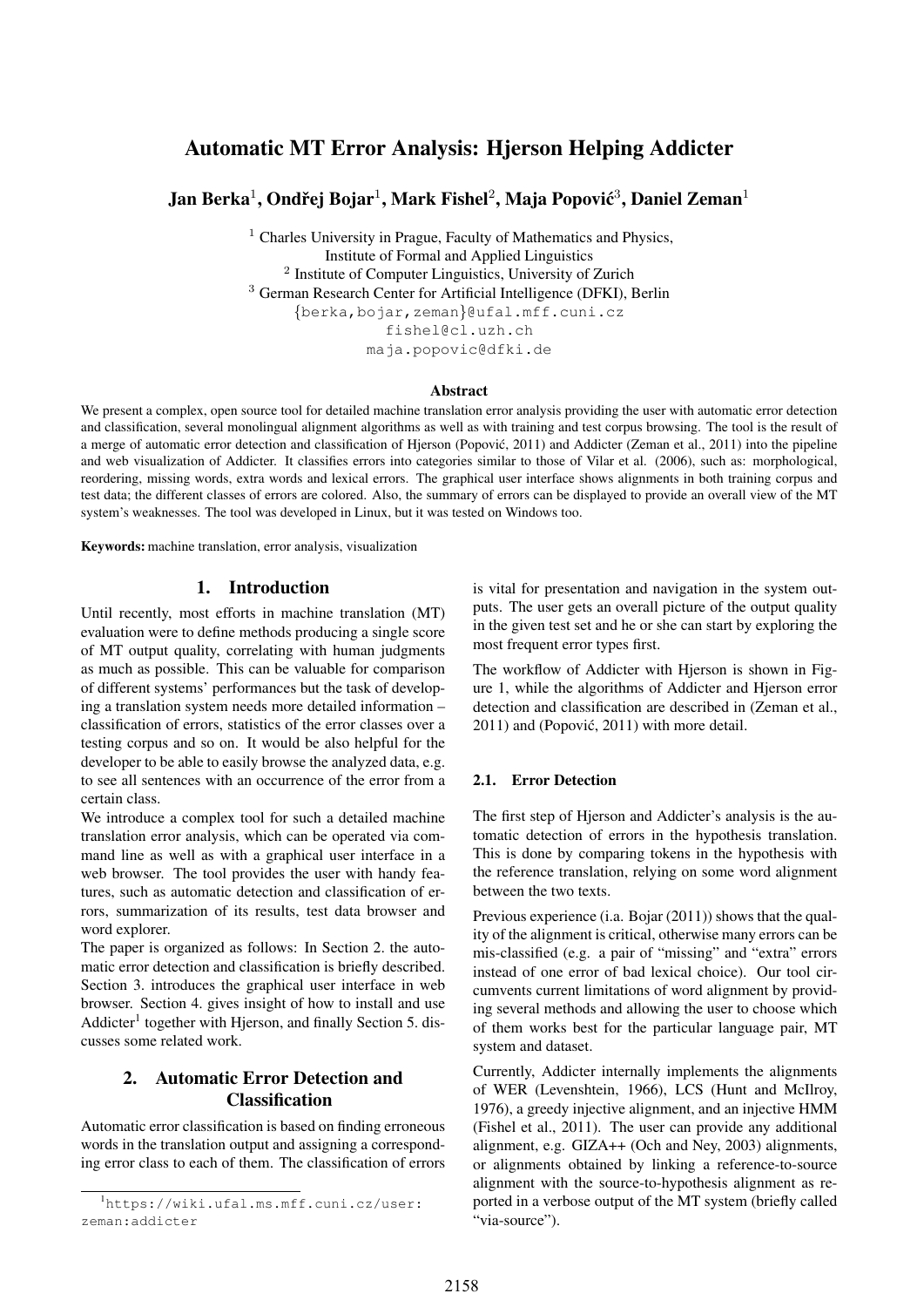

Figure 1: Overview of Addicter with Hjerson.

#### 2.2. Error Classification

Hjerson and Addicter try to automatically classify errors into categories similar to those of Vilar et al. (2006), such as: morphological, reordering, missing words, extra words and lexical errors.

Currently, there are two algorithms available: the one from Addicter which strictly relies on the selected alignment and the one from Hjerson which simply compares the sets of words identified as erroneous due to a mismatch with the reference. (The latter case actually implies an injective alignment of the hypothesis and the reference.)

When using Hjerson for the classification, the user has two options: first, he can just use its own HTML or plain text output, as is described in (Popovic, 2011). Second, he ´ can use Addicter's script to transform Hjerson outputs into XML format readable by Addicter and then browse through the dataset using only Addicter.

The transformation of missing reference and extra hypothesis words is straightforward, as Addicter's classification contains these two categories as well. Because Hjerson works only with reference and hypothesis translations without the source text, it cannot distinguish between wrong lexical choice and untranslated token errors. Therefore, Hjerson's category "lexical error" is visualized by Addicter as "other mismatch" error class. Inflectional and reordering errors keep their category name.

The errors can be then summarized into a table showing their counts in the test data. When using GUI, the table is connected to the test data browser, so with just one click, the user can see the list of sentences with the occurrence of the given error type and even look at the sentences one by one in more detail.

### 3. Graphical User Interface

Addicter creates static or dynamic HTML pages, providing its user with the possibility to use a web browser as a simple graphical user interface. The starting point is the Addicter main page, which contains links to all defined experiments. Each experiment has its own main page, consisting of three parts: the Error Summary, the Test Data Browser and the Word Explorer.

#### 3.1. Error Summary

Test Data Browser and Word Explorer serve for examining individual sentences or words, the Error Summary page gives the user a global view of the dataset, providing a table with error counts for all error classes. This feature can reveal weak spots of the examined MT system and thus serve as a hint in what direction to focus further efforts first.

Under the summary table, for each error class there are links to sentences containing error(s) of given type to the Test Data Browser, so it is very simple to switch between global and local viewpoint and examine observed problems more profoundly.

An example of Error Summary page is shown in Figure 2 for experiment with name TectoMT WMT09. The error detection and classification was done using the Hidden Markov Model alignment algorithm. At the top of the page is the summary table with absolute and relative counts of detected errors of recognized categories and under it are links to sentences containing given error types, e.g. there were no error-free sentences in the given dataset.

#### 3.2. Test Data Browser

Test Data Browser is a tool for visual analysis of individual sentences in the test dataset. It displays the source text together with reference and hypothesis translations and their alignments. The underlying alignment method can be switched by selecting a different tab. Detected errors are highlighted, each error class having its own color, and summarized below. The user can switch between different alignments used for the error detection and classification.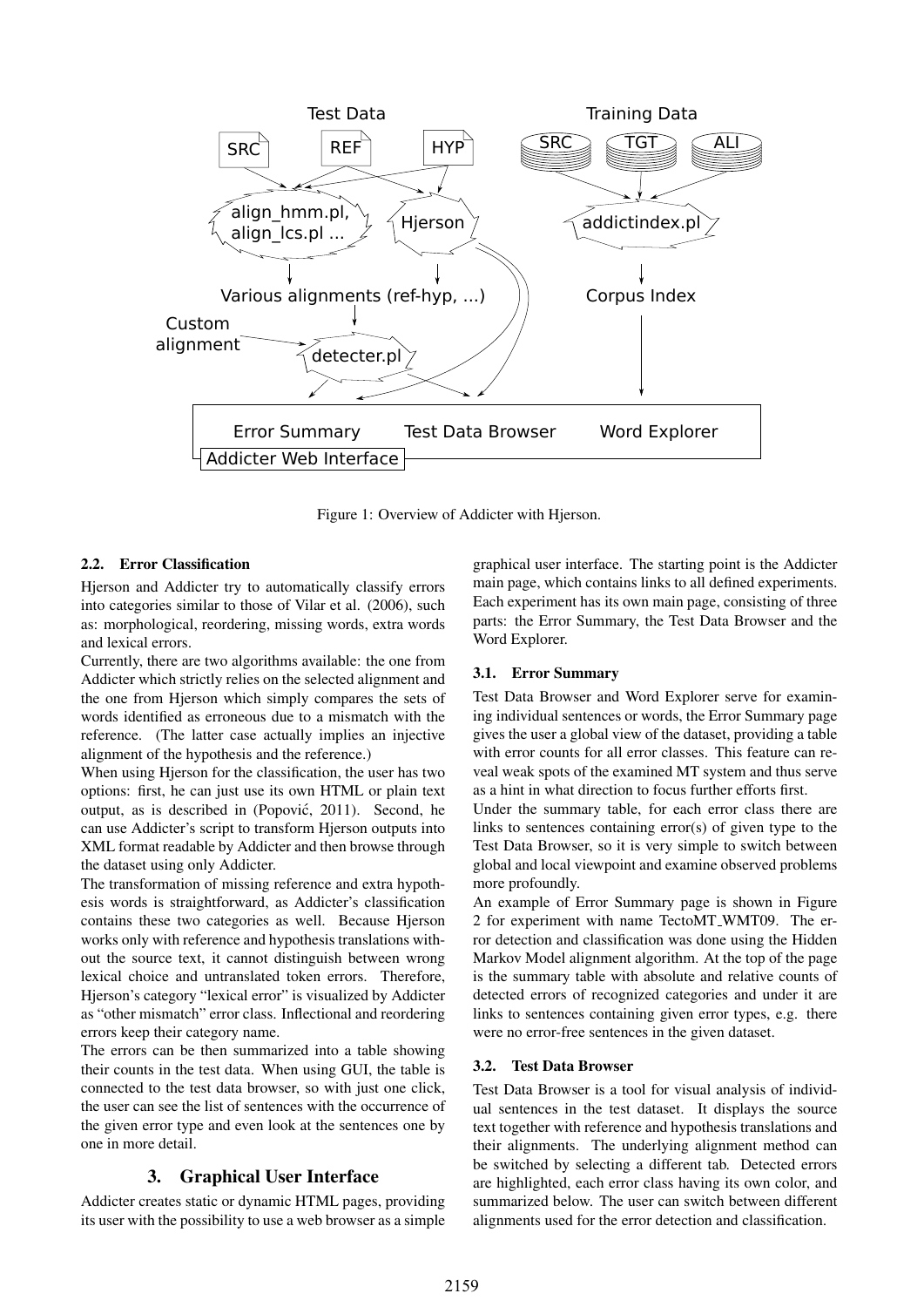## **Error Summary of TectoMT WMT09**

...with alignment HMM

| Error occurence counts    |     |                                       |            |  |  |  |  |  |
|---------------------------|-----|---------------------------------------|------------|--|--|--|--|--|
| <b>Error</b> type         |     | Sentence count Avg per sentence Count |            |  |  |  |  |  |
| extraHypWord              | 198 | 9.84                                  | 1950       |  |  |  |  |  |
| missingRefWord            | 199 | 11.29                                 | 2247       |  |  |  |  |  |
| <b>lordErrorShiftWord</b> | 78  | 2.07                                  | 162        |  |  |  |  |  |
| ordErrorSwitchWords       | 64  | 1.23                                  | 79         |  |  |  |  |  |
| unequalAlignedTokens      | 161 | 2.65                                  | 427        |  |  |  |  |  |
| untranslatedHypWord       | 107 | 1.95                                  | <b>209</b> |  |  |  |  |  |

#### **Sentences without errors**

No sentences without any errors

#### extraHypWord

| 1; 2; 3; 4; 5; 6; 7; 8; 9; 10; 11; 12; 13; 14; 15; 16; 17; 18; 19; 20; 21; 22; 23; 24;<br>48, 49, 50, 51, 52, 53, 54, 55, 56, 57, 58, 59, 60, 61, 62, 63, 64, 65, 66, 67, 68,<br>92: 93: 94: 95: 96: 97: 98: 99: 100: 101: 102: 103: 104: 105: 106: 107: 108: 109 |
|-------------------------------------------------------------------------------------------------------------------------------------------------------------------------------------------------------------------------------------------------------------------|
| missingRefWord                                                                                                                                                                                                                                                    |
| 1; 2; 3; 4; 5; 6; 7; 8; 9; 10; 11; 12; 13; 14; 15; 16; 17; 18; 19; 20; 21; 22; 23; 24;                                                                                                                                                                            |

Figure 2: Error Summary Page with the HMM Alignment

All words in the sentence are links to their pages in the Word Explorer (see Section 3.3.). By moving cursor over a particular word, all words matched by the active alignment are highlighted. Also, if the dataset contained not only surface forms, but also lemmas or other information, these are shown when hovering the cursor on any word in the error summary at the bottom of the page.

Figure 3 shows a sample sentence in the Test Data Browser. With the use of HMM alignment (highlighted), errors of three categories are detected (untranslated hypothesis word, missing reference word, extra hypothesis word errors). Clicking on the "WER" or other tab would display sentence with a different alignment algorithm used, probably leading to detection of different errors.

#### 3.3. Word Explorer

The Word Explorer allows to browse the training and test data and search for sentences containing a given word. It also displays simple statistics of word co-occurrence in the data and observed translations.

An example of Word Explorer usage is shown in Figure 4. The word *stars* occurred in three sentences in the corpus and got translated to the same Czech word  $h\nu \check{e}zdy$  every time. Word Explorer automatically displays the first sentence with the word *stars* (the source text with the translation and the alignment), enabling a quick navigation through other sentences in the dataset. Also all the words in the table in the Word Explorer page are links to other pages of Word Explorer.

The user can navigate into Word Explorer from the Test Data Browser by clicking on any displayed word, or directly from the experiment main page, where he has the opportunity to list all words on source or target side of the dataset starting with a given letter or matching a given Perllike regular expression.

#### 3.4. Interpreting Results

In the example presented in Figure 2, most frequent errors are by far of the classes missing reference word and extra

## **stars**

#### **Back to Experiment Main Page**

Examples of the word in the data: The word 'stars' occurs in 3 sentences. This is the sentence number 3 in file TRS.

source

stars under the starlit paris sky. translation

hvězdy pod hvězdným pařížským nebem.

| stars                    | under the |                                        | starlit                                              | paris                       | <b>skv</b> |       |
|--------------------------|-----------|----------------------------------------|------------------------------------------------------|-----------------------------|------------|-------|
| hvězdy pod<br>$ 0-0 $    | $1 - 1$   | hvězdným<br>$2-23-2$                   |                                                      | pařížským nebem.<br>$4 - 3$ | $5 - 4$    | $6-5$ |
| hvězdy pod<br>hvězdy pod |           |                                        | hvězdným pařížským nebem<br>hvězdným pařížským nebem |                             |            |       |
| stars<br>$ 0-0 $         | $1 - 1$   | under the starlit paris<br>$2 - 2 - 3$ | $3-4$                                                | sky<br>$4-5$                | $5-6$      |       |

next | training data only | test/reference | test/hypothesis

#### **Alignment summary**

The word 'stars' occurred 3 times and got aligned to 1 distinct words/phrases. The most frequent ones follow (with frequencies):

1. hvězdy content hvězda (3)

Figure 4: The Word *stars* in Word Explorer

hypothesis word, which may lead to conclusion, that the MT system translates worse than it actually does, because this problem may be caused not only by poor translation, but (more probably) by poor performance of the alignment between reference and hypothesis. This is even more likely, when the numbers of missing reference and extra hypothesis words are similar, as in presented example.

This suspicion can be then confirmed or refused by looking at individual sentences in Test Data Browser. As we see in example in Figure 3, the reference words "bude" and "použita" were labeled as missing in the hypothesis, while words "je" and "strávena" were labeled as extra. In fact, though, the word "bude" (meaning "will be" or "is going to be" in English) is just a future time of the word "je" (meaning "is" in English) and the meaning of "strávena" can be the same as the word "použita" (both meaning "used" in English). This implies that the MT system translated the sentence correctly (or to be more precise, did not make mistakes in the words "bude" and "použita") but the alignment failed to align corresponding words, possibly because of missing dictionary of synonyms.

## 4. Installation and Usage

Addicter is written in Perl and it needs a Perl interpreter. This is usually no problem on Unix systems, but on Windows the user may need to install Perl version  $\geq 5.8$ .<sup>2</sup> To install Addicter, one has to simply check it out from our public SVN repository.<sup>3</sup>

 ${}^{2}$ Possibilities include Strawberry Perl (http: //strawberryperl.com/) and ActiveState Perl (http://www.activestate.com/activeperl).

 $3$ On Linux, use the following command: svn checkout https://svn.ms.mff.cuni.cz/svn/statmt/ trunk/addicter. On Windows, use e.g. TortoiseSVN,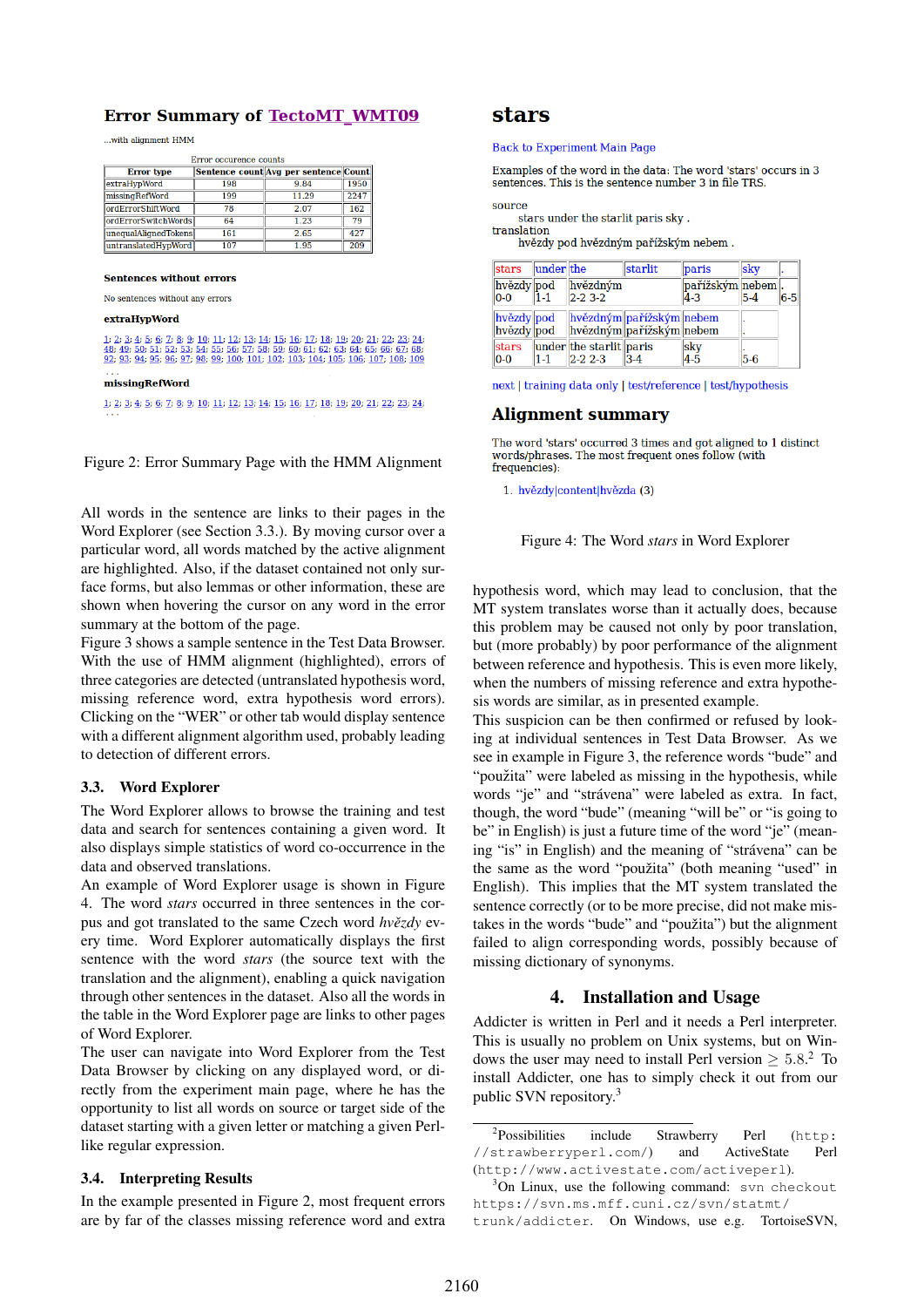# **Test Data of TectoMT WMT09**

Back to Experiment Main Page<br>Back to Error Summary

This is the test sentence number 33 of 200. Go to [previous | next]

source in the first round, half of the amount is planned to be spent.

reference translation v prvním kole bude použita polovina částky<br>system hypothesis

v prvním kole polovina částky je plánována , že je strávena .



Figure 3: Example of a Sentence in Test Data Browser.

Because Addicter uses some non-standard Perl libraries, it is necessary to check them out, too, and export them to Perl system path:

```
svn checkout \
 https://svn.ms.mff.cuni.cz/svn/dzlib \
  ˜/dzlib
export PERL5LIB=˜/dzlib:\$PERL5LIB
  # add the above line also to your ˜/.bashrc
```
Hjerson is written in Python and so it needs a Python interpreter. Addicter now contains a slightly modified Hjerson script in its repository, so the user does not need to install Hjerson separately.<sup>4</sup>

### 4.1. Experiment Preparation

Addicter needs the dataset to be in a given, but simple and straightforward file structure: each experiment should be in its own directory<sup>5</sup> in the cgi directory. The data of the experiment have to be in following files in the experiment folder:

- train.src source side of training corpus
- train.tgt target side of training corpus
- train.ali alignment of training corpus
- test.src source side of test data
- test.tgt reference translation of test data
- test.system.tgt system output for test data
- test.ali alignment of the source and reference translation of test data
- test.system.ali alignment of the source and the system output for test data

Training corpus is mandatory for indexing (Word Explorer part in the GUI), alignments of source and reference and source and hypothesis translations of test corpus are optional and serve for displaying these alignments in the Test Data Browser.

There are number of alignment, indexing and error detection and classification scripts in Addicter. Alignment scripts are located in the testchamber directory and are named align-x.pl, where the x is the name of alignment algorithm. Scripts for running error detection and corpus indexing are in the prepare directory. By running any script without parameters, its meaning and usage are outputed to the command line.

If the user wants to run all alignment algorithms implemented in Addicter and do the error detection and classification based on them, there is script rundetection.pl, which does all the work for him. E.g., running the command

http://tortoisesvn.net/. In both cases, use the word public for both the username and the password.

<sup>4</sup>The original Hjerson is available at http://www.dfki. de/˜mapo02/hjerson/

<sup>&</sup>lt;sup>5</sup>which will be then displayed as the experiment name in the **GUI**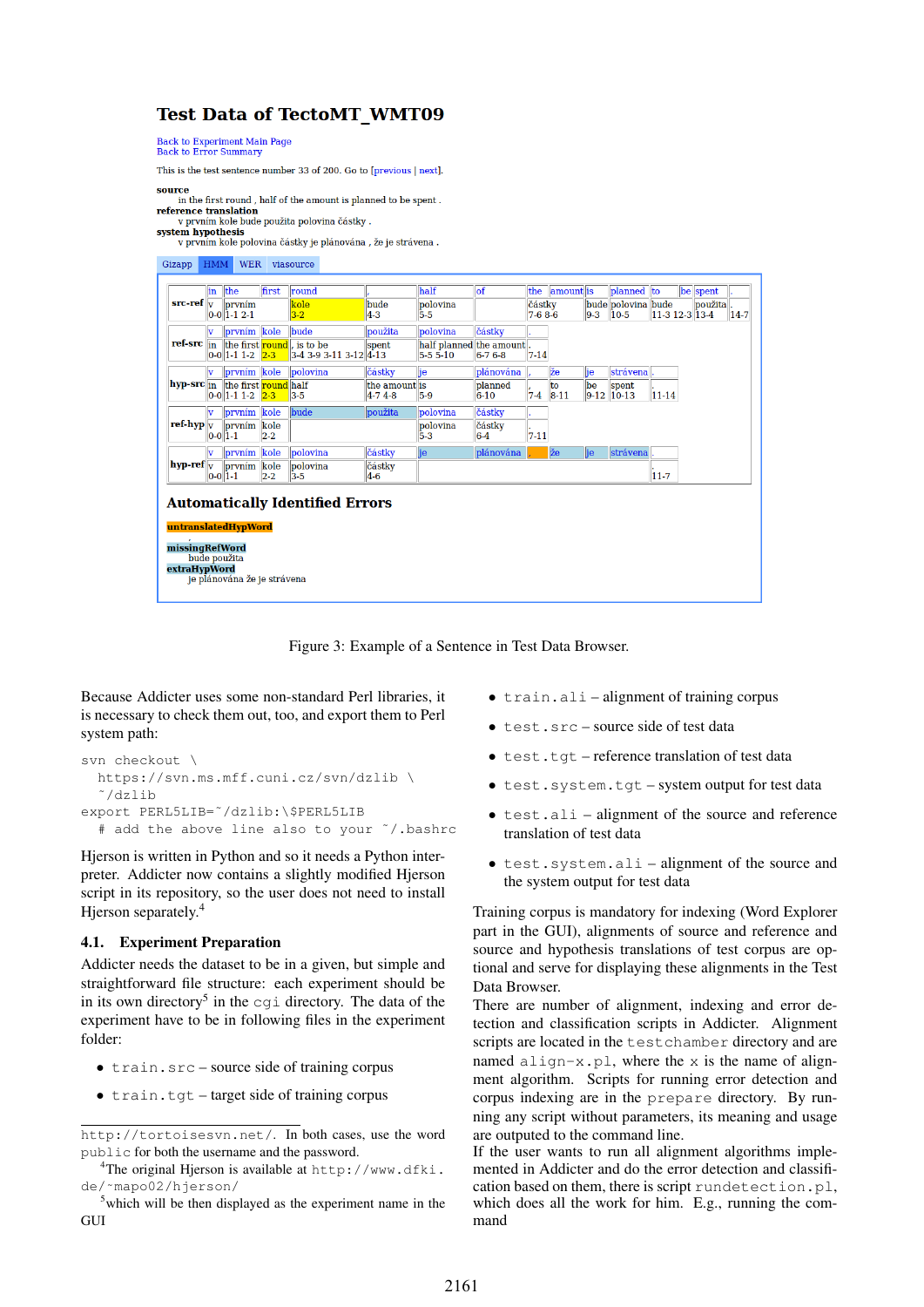```
./rundetection.pl \
 --src=../cgi/MT/test.src \
 --ref=../cgi/MT/test.tgt \
--hyp=../cgi/MT/test.system.tgt \
 --work=../cgi/MT \
```
from the prepare folder will make LCS, WER, HMM and greedy injective alignment of the experiment MT, run error detection and classification and make sure everything is in the right file structure, ready for viewing in Addicters GUI.

Hjerson error detection and classification is done separately by script runhjerson.pl. Running

```
./runhjerson.pl \
--ref=../cgi/MT/test.tgt \
--hyp=../cgi/MT/test.system.tgt \
--baseref=../cgi/MT/test.base.tgt \
--basehyp=../cgi/MT/test.system.base.tgt \
--work=../cgi/MT/Hjerson
```
will make folder Hjerson in the experiment folder, run Hjerson on the data and export detected errors to Addicterreadable format, assuming that the files including base in their suffixes are base forms of corresponding data.

Once the experiment is ready for viewing, all the user has to do is to run the script server.pl from Addicter main folder and copy the outputed link to his web browser.

### 5. Related Work

Note that both Addicter's and Hjerson's accuracy was evaluated on four datasets by Fishel et al. (2012). Both tools, and especially Hjerson, achieve reasonable correlations when ranking error types. In other words, the order of error types in Error Summary is relatively reliable and can be used to steer the development of the MT system. The precision and recall of error marking in individual sentences (as displayed in Test Data Browser) are less satisfactory, ranging from just 5% for missed words up to 90% for errors in form with the average precision around 30% and recall around 50%.

There is a number of different MT evaluation systems with different functionalities. One of them is Meteor (Denkowski and Lavie, 2011), which implements its own monolingual alignment of reference and hypothesis translations based on aligning the exact forms in the first step, the rest is then stemmed and the aligning algorithm runs on the stems. For the unaligned words, the alignment of synonymous words is attempted and the alignment based of paraphrases serves as the last resort. Based on the alignment, a single score is produced. Meteor also includes Meteor-xRay for visualization of the results via Gnuplot and XeTeX. The xRay can display alignment tables and histograms of score distribution either for one or for comparison of two systems. We believe that the aggressive alignment algorithm of Meteor would in many cases lead to better results than the alignments currently available in Addicter. We plan to integrate Meteor alignment into Addicter, too.

iBleu (Madnani, 2011) is a visualization tool for computing the BLEU score of a single MT system or comparing outputs from different systems in a web browser. Asiya (Giménez and Màrquez,  $2010$ ) is a tool implementing a large number of different metrics in one application.

All systems introduced above focus on computing a single score in one or more metrics. Woodpecker (Zhou et al., 2008) is a rare exception but it is available for Windows only and it is currently aimed primarily at errors in English to Chinese and Chinese to English translation because it relies on a pre-defined set of linguistic phenomena.

One of the early systems to simplify the assessment of translation quality is EvalTrans<sup>6</sup> (Nießen et al., 2000). EvalTrans supports much less fine-grained evaluation than Addicter, each sentence is simply ranked on one or more scales. The most interesting feature of EvalTrans is the ability to extrapolate past manual quality judgments to new sentences based on sentence similarity. The reliability of these semi-automatic judgments is then reasonably high and can be easily improved by providing further manual annotation. The Experimental Management System (Koehn, 2010) is a tool allowing smart execution of training and testing of machine translation experiment with one configuration file, automatically detecting re-usable steps for multiple runs with changed settings. It also provides a detailed analysis of the experiment run, including n-gram precision and recall and color-coded output in web browser.

### 6. Conclusion

We presented Addicter, a tool for inspection of parallel data and machine translation outputs that also includes several variants of automatic error detection. The main addition presented here is the incorporation of Hjerson, another error-detection tool into Addicter user interface.

We hope that our tool will simplify the error analysis both when fine-tuning an established MT system but perhaps more importantly when trying to bootstrap an MT system for a new language pair.

## 7. Acknowledgements

The work on this project was supported by the project EuroMatrixPlus (FP7-ICT-2007-3-231720 of the EU and 7E09003+7E11051 of the Czech Republic) and the Czech Science Foundation grants P406/11/1499 and P406/10/P259.

### 8. References

- Ondřej Bojar. 2011. Analyzing Error Types in English-Czech Machine Translation. *Prague Bulletin of Mathematical Linguistics*, 95:63–76, March.
- Michael Denkowski and Alon Lavie. 2011. Meteor 1.3: Automatic Metric for Reliable Optimization and Evaluation of Machine Translation Systems. In *Proceedings of the EMNLP 2011 Workshop on Statistical Machine Translation*.
- Mark Fishel, Ondřej Bojar, Daniel Zeman, and Jan Berka. 2011. Automatic Translation Error Analysis. In *Text, Speech and Dialogue: 14th International Conference, TSD 2011*, volume LNAI 3658. Springer Verlag, September.

<sup>6</sup>http://www-i6.informatik.rwth-aachen.de/ web/Software/EvalTrans/index.html